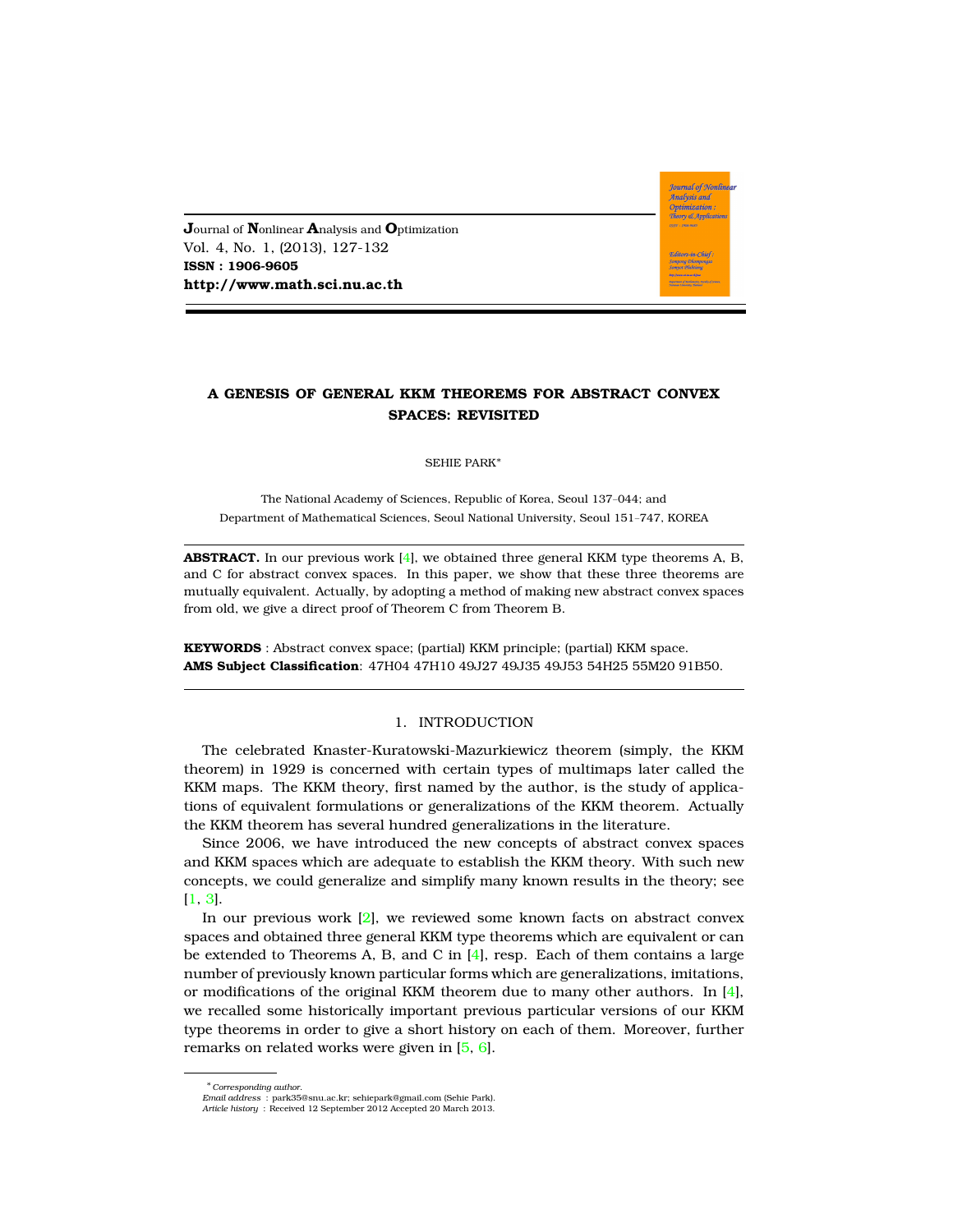Note that the proofs of Theorems B and C in  $[4]$  are based on Theorem A, which is an abstract form of the original KKM Theorem. Some other proofs of Theorem C are also given in [\[5\]](#page-5-4).

This paper is a continuation of  $[4]$ . In this paper, by adopting a method of making new abstract convex spaces from old, we give a direct proof of Theorem C from Theorem B. Consequently, Theorems A, B, and C are mutually equivalent.

## 2. ABSTRACT CONVEX SPACES

For the concepts of abstract convex spaces and KKM spaces, the reader may consult with the references in [\[3–](#page-5-2)[6\]](#page-5-5).

**Definition 2.1.** An *abstract convex space* (E, D; Γ) consists of a topological space E, a nonempty set D, and a multimap  $\Gamma : \langle D \rangle \to E$  with nonempty values  $\Gamma_A :=$  $\Gamma(A)$  for  $A \in \langle D \rangle$ , where  $\langle D \rangle$  is the set of all nonempty finite subsets of D.

For any  $D'\subset D$ , the  $\Gamma$ *-convex hull* of  $D'$  is denoted and defined by

$$
\operatorname{co}_{\Gamma} D':=\bigcup\{\Gamma_A\mid A\in \langle D'\rangle\}\subset E.
$$

A subset  $X$  of  $E$  is called a  $\Gamma$ *-convex subset* of  $(E,D;\Gamma)$  relative to  $D'$  if for any  $N \in \langle D' \rangle$ , we have  $\Gamma_N \subset X$ , that is, co $_\Gamma D' \subset X$ .

**Definition 2.2.** Let  $(E, D; \Gamma)$  be an abstract convex space and Z a topological space. For a multimap  $F : E \to Z$  with nonempty values, if a multimap  $G : D \to Z$ satisfies

$$
F(\Gamma_A) \subset G(A) := \bigcup_{y \in A} G(y) \quad \text{for all } A \in \langle D \rangle,
$$

then G is called a *KKM map* with respect to F. A *KKM map*  $G: D \multimap E$  is a *KKM* map with respect to the identity map  $1<sub>E</sub>$ .

A multimap  $F : E \multimap Z$  is called a  $\Re \mathfrak{C}$ -map [resp., a  $\Re \mathfrak{O}$ -map] if, for any closed-valued [resp., open-valued] KKM map  $G : D \to Z$  with respect to F, the family  ${G(y)}_{y\in D}$  has the finite intersection property. In this case, we denote  $F \in \mathfrak{RC}(E, D, Z)$  [resp.,  $F \in \mathfrak{RO}(E, D, Z)$ ].

**Definition 2.3.** The *partial KKM principle* for an abstract convex space  $(E, D; \Gamma)$  is the statement  $1_E \in \mathfrak{RC}(E, D, E)$ ; that is, for any closed-valued KKM map  $G : D \to$ E, the family  ${G(y)}_{y\in D}$  has the finite intersection property. The *KKM principle* is the statement  $1_E \in \mathfrak{RC}(E, D, E) \cap \mathfrak{RO}(E, D, E)$ ; that is, the same property also holds for any open-valued KKM map.

An abstract convex space is called a (*partial*) *KKM space* if it satisfies the (partial) KKM principle, respectively.

We had the following diagram for triples  $(E, D; \Gamma)$ :

Simplex  $\Longrightarrow$  Convex subset of a t.v.s.  $\Longrightarrow$  Lassonde type convex space  $\implies$  H-space  $\implies$  G-convex space  $\implies \phi_A$ -space  $\implies$  KKM space =⇒ Partial KKM space =⇒ Abstract convex space.

#### 3. GENERAL KKM THEOREMS A, B, and C

In [4], we gave standard forms of the KKM type theorems as follows:

**Theorem A.** *Let*  $(E, D; \Gamma)$  *be an abstract convex space, the identity map*  $1_E \in$  $\mathfrak{RC}(E, D, E)$  [resp.,  $1_E \in \mathfrak{RO}(E, D, E)$ ], and  $G : D \to E$  a multimap satisfying (1) G *has closed* [*resp., open*] *values; and*

(2)  $\Gamma_N \subset G(N)$  *for any*  $N \in \langle D \rangle$  (*that is, G is a KKM map*).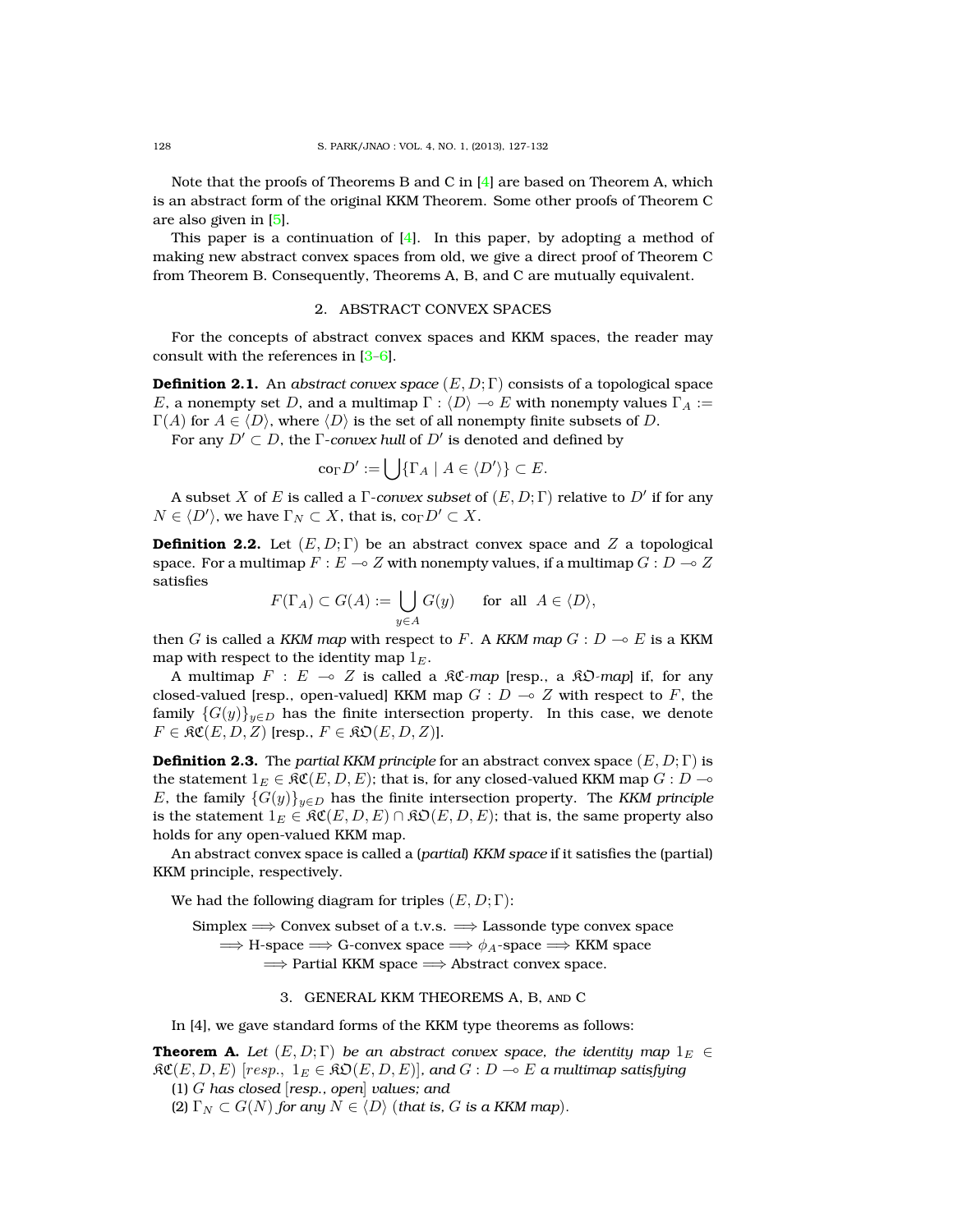*Then*  $\{G(y)\}_{y\in D}$  *has the finite intersection property. Further, if*

(3)  $\bigcap_{y\in M} G(y)$  *is compact for some*  $M \in \langle D \rangle$ *, then we have*

$$
\bigcap_{y \in D} \overline{G(y)} \neq \emptyset.
$$

Recall that Theorem A is a simple consequence of the definitions of the partial KKM principle or the KKM principle.

Consider the following related four conditions for a map  $G : D \multimap Z$  with a topological space Z:

- (a)  $\bigcap_{y\in D} G(y) \neq \emptyset$  implies  $\bigcap_{y\in D} G(y) \neq \emptyset$ .
- (b)  $\bigcap_{y\in D}G(y)=\bigcap_{y\in D}G(y)$  ( $G$  is *intersectionally closed-valued*).
- (c)  $\bigcap_{y\in D}G(y)=\bigcap_{y\in D}G(y)$  (G is *transfer closed-valued*).
- (d)  $G$  is closed-valued.

From the partial KKM principle we have a whole intersection property of the Fan type as follows:

**Theorem B.** *Let*  $(E, D; \Gamma)$  *be a partial KKM space* [*that is,*  $1_E \in \Re\mathfrak{C}(E, D, E)$ ] *and*  $G: D \longrightarrow E$  a map such that

(1)  $\overline{G}$  *is a KKM map* [*that is,*  $\Gamma_A \subset \overline{G}(A)$  *for all*  $A \in \langle D \rangle$ ]*; and* 

(2) *there exists a nonempty compact subset* K *of* E *such that either*

(i)  $\bigcap$ {*G*(*y*) | *y* ∈ *M*} ⊂ *K for some M* ∈  $\langle D \rangle$ *; or* 

(ii) *for each*  $N \in \langle D \rangle$ *, there exists a compact*  $\Gamma$ *-convex subset*  $L_N$  *of*  $E$  *relative to some*  $D' \subset D$  *such that*  $N \subset D'$  *and* 

$$
\overline{L_N}\cap \bigcap_{y\in D'}\overline{G(y)}\subset K.
$$

*Then we have*  $K \cap \bigcap_{y \in D} G(y) \neq \emptyset$ *.* 

*Furthermore,*

(a) if G is transfer closed-valued, then  $K \cap \bigcap \{G(y) \mid y \in D\} \neq \emptyset;$ 

( $\beta$ ) *if* G *is intersectionally closed-valued, then*  $\bigcap \{G(y) \mid y \in D\} \neq \emptyset$ .

Recall that conditions (i) and (ii) in Theorem B are usually called the *compactness conditions* or the *coercivity conditions*, and (ii) has numerous variations or particular forms appeared in a very large number of literature. Note that Theorem B can be easily deduced from the compact case of Theorem A; see [\[4,](#page-5-0) [5\]](#page-5-4).

Theorem B can be extended for  $F \in \mathfrak{RC}(E, D, Z)$  instead of  $1_E \in \mathfrak{RC}(E, D, E)$ ) as the following in  $[4, 5]$  $[4, 5]$  $[4, 5]$ :

**Theorem C.** *Let*  $(E, D; \Gamma)$  *be an abstract convex space,* Z *a topological space,*  $F \in$  $R\mathfrak{C}(E, D, Z)$ *, and*  $G: D \to Z$  *a map such that* 

(1)  $\overline{G}$  *is a KKM map w.r.t.*  $F$ *; and* 

(2) *there exists a nonempty compact subset* K *of* Z *such that either*

(i)  $\bigcap$ {*G*(*y*) | *y* ∈ *M*} ⊂ *K for some M* ∈  $\langle D \rangle$ ; or

(ii) *for each*  $N \in \langle D \rangle$ *, there exists a* Γ*-convex subset*  $L_N$  *of* E *relative to some*  $D'\subset D$  such that  $N\subset D'$ ,  $\overline{F(L_N)}$  is compact, and

$$
\overline{F(L_N)} \cap \bigcap_{y \in D'} \overline{G(y)} \subset K.
$$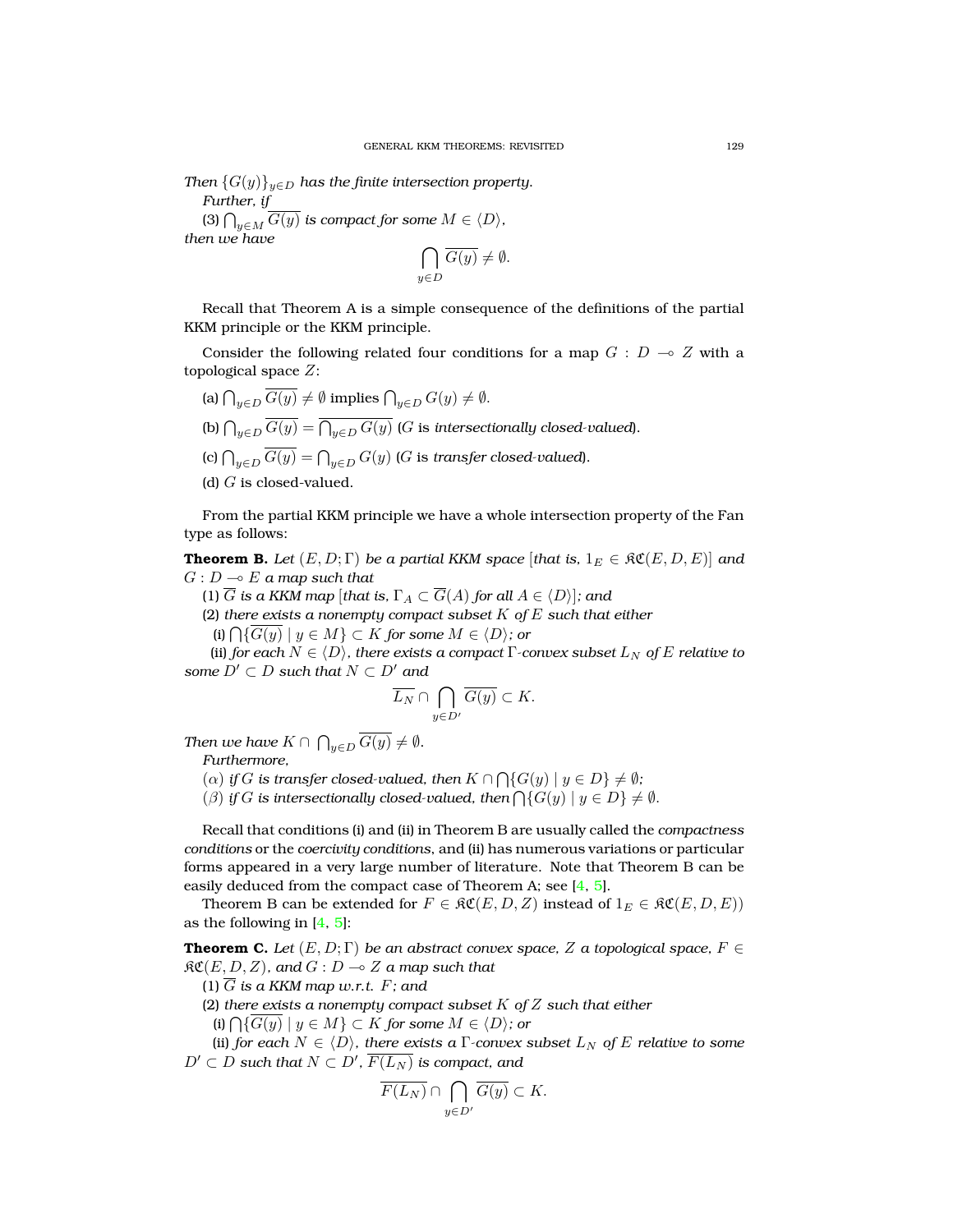*Then we have*

$$
\overline{F(E)} \cap K \cap \bigcap_{y \in D} \overline{G(y)} \neq \emptyset.
$$

*Furthermore,*

 $\Gamma(\alpha)$  *if*  $G$  *is transfer closed-valued, then*  $F(E) \cap K \cap \bigcap \{G(y) \mid y \in D\} \neq \emptyset$ *; and* ( $\beta$ ) *if*  $G$  *is intersectionally closed-valued, then*  $\bigcap \{G(y) \mid y \in D\} \neq \emptyset$ *.* 

**Remark 3.1.** 1. Taking  $\overline{K}$  instead of K, the closure notation in (i) and (ii) can be erased.

2. It is clear from Theorem C  $\Rightarrow$  Theorem B  $\Rightarrow$  Theorem A(closed case). In our previous proofs of Theorems B and C are based on Theorem A.

4. A WAY OF MAKING NEW ABSTRACT CONVEX SPACES FROM OLD

In this section we deduce Theorem C from Theorem B, based on a method of making new abstract convex spaces from old.

Consider the situation in Theorem C:

**Definition 4.1.** Let  $(E, D; \Gamma)$  be an abstract convex space, Z a topological space, and  $F: E \to Z$  a map. Let  $\Lambda_A := F(\Gamma_A)$  for each  $A \in \langle D \rangle$ . Then  $(Z, D; \Lambda)$  is called the *abstract convex space induced by F*.

Let  $Y \subset Z$  and  $D' \subset D$  such that  $\Lambda_B \subset Y$  for each  $B \in \langle D' \rangle$ . Then Y is called a  $\Lambda$ -*convex subset* of  $Z$  relative to  $D'$ , and  $(Y, D'; \Lambda')$  a *subspace* of  $(Z, D; \Lambda)$ whenever  $\Lambda' = \Lambda|_{\langle D' \rangle}$ .

**Proposition 4.2.** *A KKM map*  $G : D \to Z$  *on an abstract convex space*  $(E, D; \Gamma)$ *with respect to*  $F : D \to Z$  *is simply a KKM map on the corresponding abstract convex space*  $(Z, D; \Lambda)$  *induced by* F.

*Proof.* Simply note that  $\Lambda_A := F(\Gamma_A) \subset G(A)$  for each  $A \in \langle D \rangle$ .

**Proposition 4.3.** *For an abstract convex space* (E, D; Γ)*, the corresponding abstract convex space*  $(Z, D; \Lambda)$  *induced by*  $F : D \to Z$  *is a partial KKM space if and only if*  $F \in \mathfrak{RC}(E, D, Z)$ .

*The abstract convex space*  $(Z, D; \Lambda)$  *induced by*  $F : D \to Z$  *is a KKM space if and only if*  $F \in \mathfrak{RC}(E, D, Z) \cap \mathfrak{RO}(E, D, Z)$ *.* 

*Proof.*  $(Z, D; \Lambda)$  is a partial KKM space

 $\iff$  For every closed-valued KKM map  $G : D \to Z$  (that is,  $\Lambda_A = F(\Gamma_A) \subset G(A)$ ) for each  $A \in \langle D \rangle$ , it has the finite intersection property of map-values.

 $\iff$  For every closed-valued KKM map  $G : D \to Z$  with respect F, it has the finite intersection property of map-values.

 $\Longleftrightarrow F \in \mathfrak{RC}(E, D, Z).$ 

Similarly, for open-valued KKM map  $G: D \to Z$ , it has the finite intersection property of map-values  $\Longleftrightarrow$   $F \in \mathfrak{RO}(E, D, Z)$ .

The following is our main result in this paper:

**Proposition 4.4.** *Theorems B and C are equivalent.*

*Proof.* By putting  $E = Z$  and  $F = 1_E$ , Theorem C reduces to Theorem B. Now we show that Theorem C follows from Theorem B as follows.

Let  $(Z, D; \Lambda)$  be the abstract convex space induced by F with  $\Lambda_A := F(\Gamma_A) \subset$  $G(A)$  for each  $A \in \langle D \rangle$ . Then

(1)  $\overline{G}$  is a KKM map on  $(Z, D; \Lambda)$ .

(2) Condition (i) implies Theorem B(i) with  $\overline{F(E)} \cap K$  instead of K.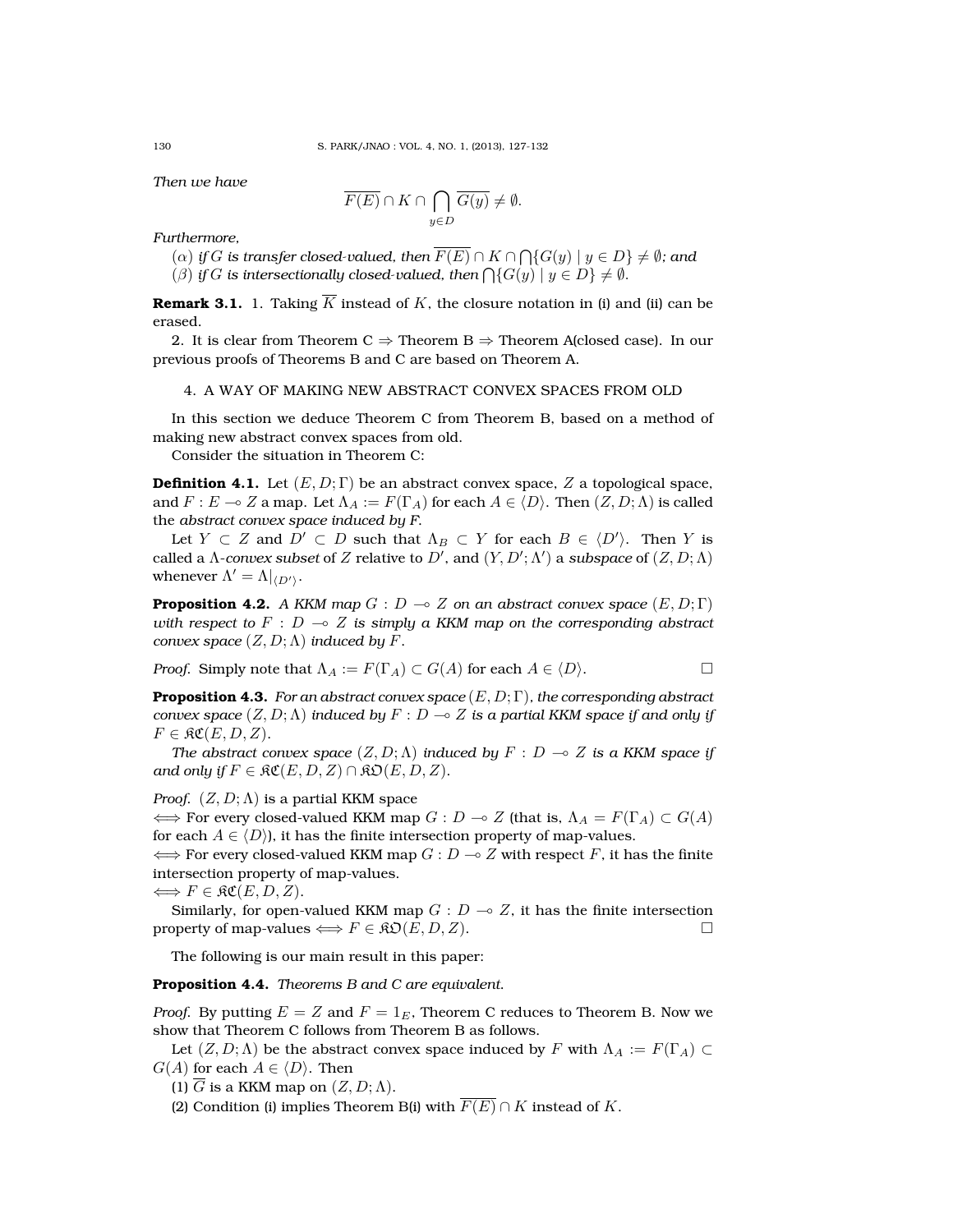In fact, since  $F(\Gamma_A) \subset \overline{G}(A)$  for each  $A \in \langle D \rangle$ , we have  $F(\Gamma_{\{y\}}) \subset \overline{G}(y)$  for each  $y \in D$  and so

$$
K \supset \bigcap_{y \in M} \overline{G}(y) \supset \bigcap_{y \in M} F(\Gamma_{\{y\}}) \cap \bigcap_{y \in M} \overline{G}(y).
$$

Hence

$$
\overline{F(E)} \cap K \supset \bigcap \{ \overline{G(y)} \mid y \in M \} \text{ for some } M \in \langle D \rangle.
$$

(3) Condition (ii) implies Theorem B(ii) with  $\overline{F(E)} \cap K$  instead of K and with a compact  $\Lambda$ -convex subset  $\overline{F(L_N)}$  of Z instead of  $L_N$ .

In fact, this can be shown by the following two facts:

(a)  $A \in \langle D' \rangle$  implies  $\Gamma_A \subset L_N$  and hence  $\Lambda_A = F(\Gamma_A) \subset F(L_N) \subset \overline{F(L_N)}$ . So  $F(L_N)$  is compact and  $\Lambda$ -convex.

(b)  $K\supset \overline{F(L_N)}\cap \bigcap \{\overline{G(y)}\mid y\in D'\}$  by assumption and clearly we have  $\overline{F(E)}\supset$  $\overline{F(L_N)} \cap \bigcap {\overline{G(y)}} \mid y \in D' \}.$  Hence

$$
\overline{F(E)} \cap K \supset \overline{F(L_N)} \cap \bigcap \{\overline{G(y)} \mid y \in D'\}.
$$

Consequently, replacing  $(E, D; \Gamma)$ , K,  $L_N$  in Theorem B by  $(Z, D; \Lambda)$ ,  $\overline{F(E)} \cap$  $K, F(L_N)$ , respectively, all of the requirements of Theorem B are satisfied. Therefore we have the conclusion

$$
\overline{F(E)} \cap K \cap \bigcap_{y \in D} \overline{G(y)} \neq \emptyset.
$$

The statements  $(\alpha)$  and  $(\beta)$  are routine.

## 5. COMMENTS ON RELATED WORKS

In this section, we give some comments on our previous versions of generalized KKM theorems A, B, and C appeared in our previous works:

(1) Since 2006, we have introduced the new concepts of abstract convex spaces and KKM spaces which are adequate to establish the KKM theory. With such new concepts, we could generalize and simplify many known results in the theory on convex spaces, H-spaces, G-convex spaces, and others; see [\[1\]](#page-5-1).

(2) In 2008 and 2010  $[1, 3]$  $[1, 3]$  $[1, 3]$ , we established the basis of the KKM theory and gave particular forms of Theorems A and B. Note that [\[3\]](#page-5-2) contains some incorrectly stated statements such as (VI), Theorem 4, (XVI), and (XVII). These can be corrected easily.

(3) In 2009 [\[2\]](#page-5-3), we reviewed some known facts on abstract convex spaces and obtained three general KKM type theorems which are equivalent or can be extended to Theorems A, B, and C in this paper, resp. Each of them contains a large number of previously known particular forms which are generalizations, imitations, or modifications of the original KKM theorem due to many other authors.

(4) In 2011 [\[4\]](#page-5-0), we established the basic KKM theorems A, B, and C, and recalled some historically important previous particular versions of these theorems in order to give a short history on each of them. Moreover, further comments on related works are given.

(5) In 2011 [\[5\]](#page-5-4), we deduced Theorems B and C from Theorem A and added a new proof of Theorem C. Some corrections of the coercivity conditions appeared in previous versions of such KKM type theorems were given.